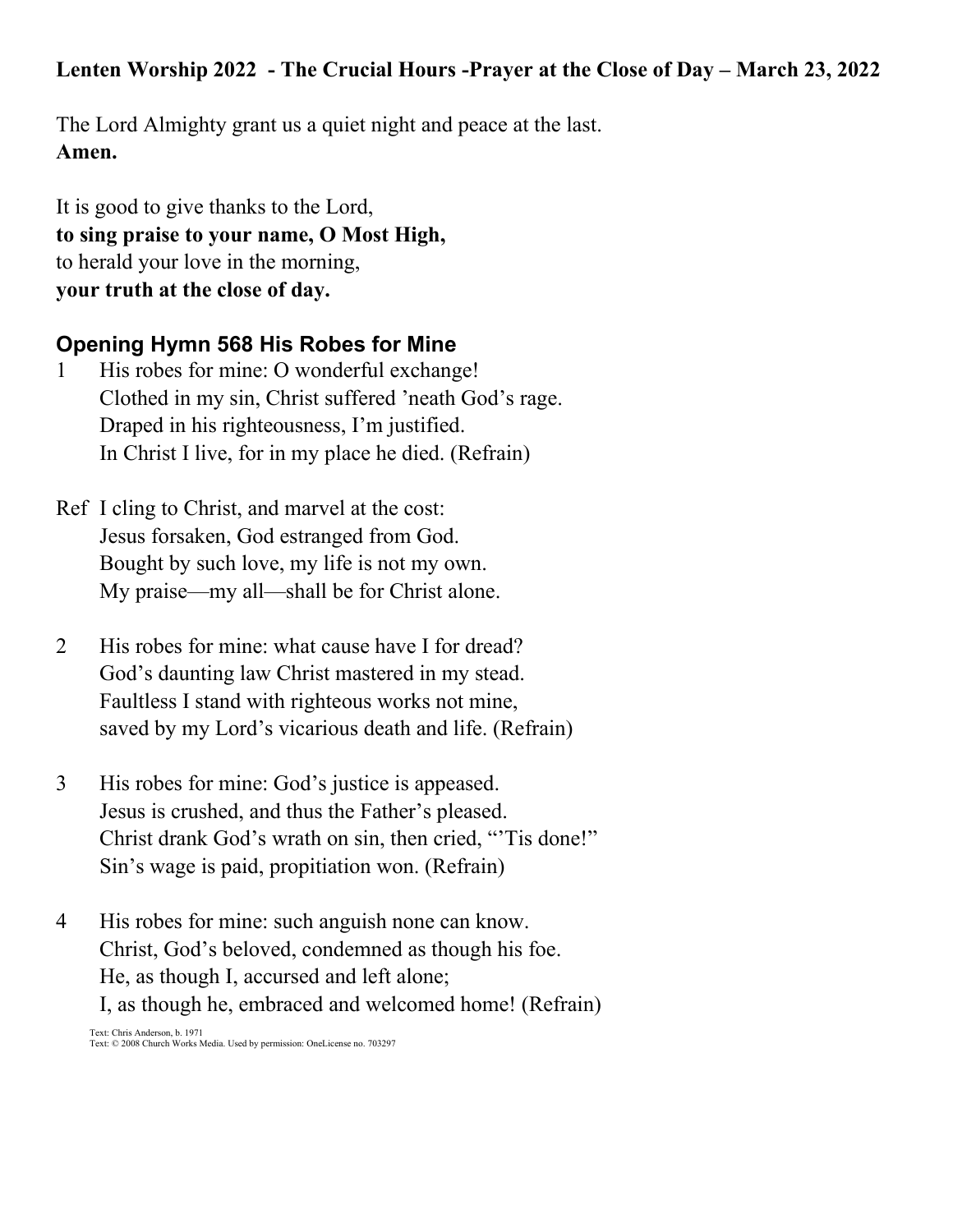## **Confession**

Our help is in the name of the Lord, **the maker of heaven and earth.**

Let us confess our sins in the presence of God and of one another.

### *Silence for personal reflection*

Almighty God, our heavenly Father, **we have sinned against you in our thoughts, in our words, in our deeds, and in all that we have not done. Forgive us in the name of our Lord Jesus Christ. Deliver and restore us, that we may rest in peace.**

By the mercy of God we are redeemed by Jesus Christ, and in him we are forgiven. Let us rest in his peace until the rising of the sun, when we shall serve him in newness of life.

**Amen.**

## **Psalm 91**

The shelter of the love of God is my refuge and my light: I trust in him to guide my days and protect me through the night Because I come to him in love and trust him in all things He answers when I call his name: he shelters me with his wings.

My faith is in the Lord alone, his Word my help and shield. When thousand stumble by my side, his faithfulness is revealed. Because I come to him in love and trust him in all things He answers when I call his name: he shelters me with his wings.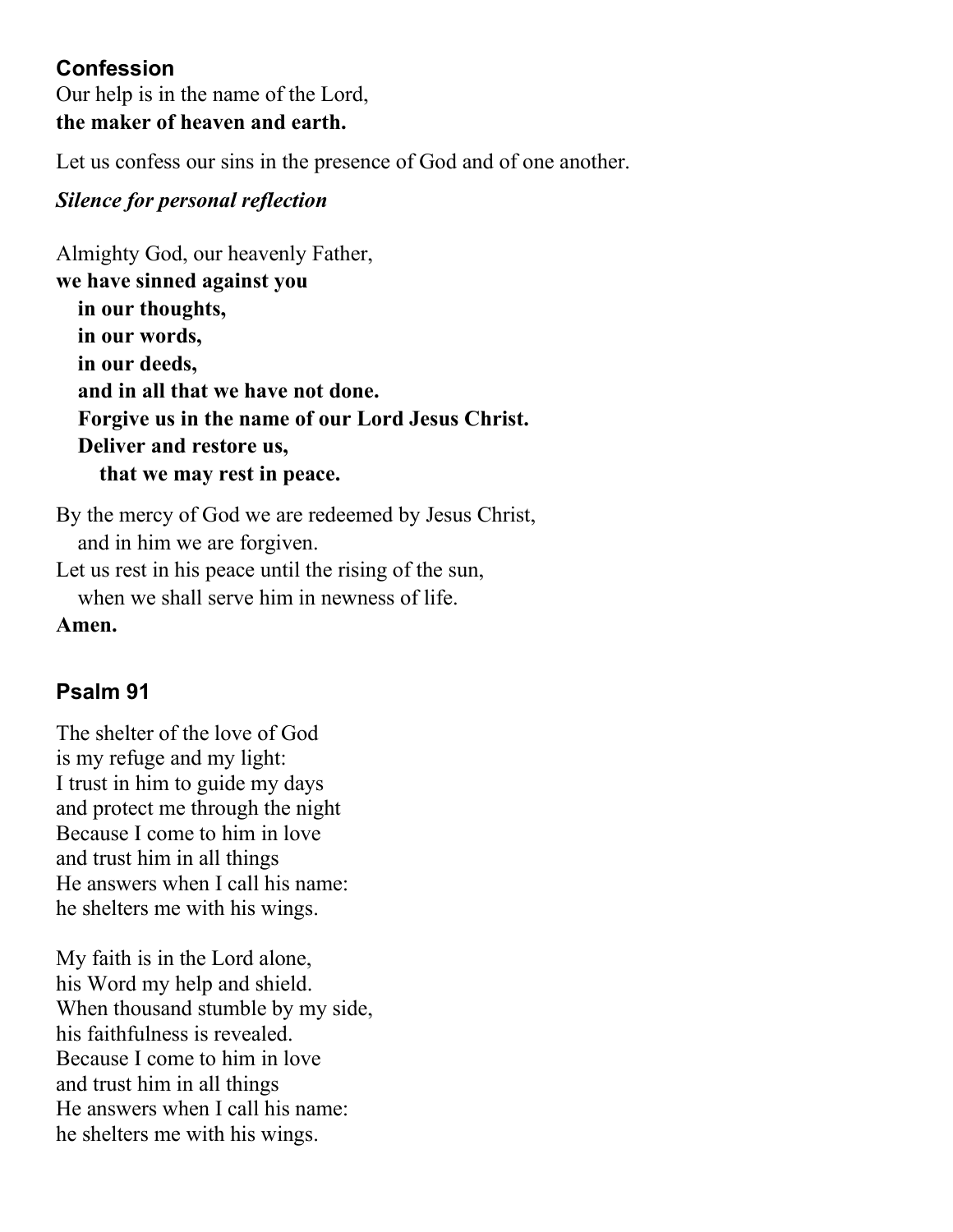Ever safe within his love I'll be secure through all my days, The wonder of his mighty love always fills my heart with praise. Because I come to him in love and trust him in all things He answers when I call his name: he shelters me with his wings.

#### **Passion History**

Simon Peter and another disciple kept following Jesus. That disciple was known to the high priest, so he went into the high priest's courtyard with Jesus. But Peter stood outside by the door. So the other disciple, the one known to the high priest, went out and talked to the girl watching the door and brought Peter in.

The servants and guards were standing around a fire of coals that they had made because it was cold. While they warmed themselves, Peter was standing with them, warming himself too.

One of the servant girls of the high priest came there. When she saw Peter warming himself, she looked directly at him and said, "You were also with Jesus the Galilean."

But he denied it in front of everyone, saying, "I don't know what you are talking about. Woman, I do not know him."

When Peter went out to the entryway, someone else saw him and said to those who were there, "This is one of them. This fellow was with Jesus of Nazareth."

Again Peter denied it with an oath and said, "I do not know the man."

After a little while those who stood by came and said to Peter, "Surely you are also one of them, because even your accent gives you away. You are a Galilean!"

Then he began to curse and to swear, "I do not know this man you are talking about! I do not know the man!"

At that very moment, while he was still speaking, the rooster crowed. The Lord turned and looked at Peter. Then Peter remembered the Lord's word, how he had said to him, "Before the rooster crows today you will deny me three times." He went outside, broke down, and wept bitterly.

The high priest questioned Jesus about his disciples and his teaching.

Jesus answered him, "I have spoken openly to the world. I always taught in a synagogue or at the temple, where all the Jews gather. I said nothing in secret. Why are you questioning me? Ask those who heard what I told them. Look, they know what I said."

When he said this, one of the guards standing there hit Jesus in the face. "Is that how you answer the high priest?" he demanded.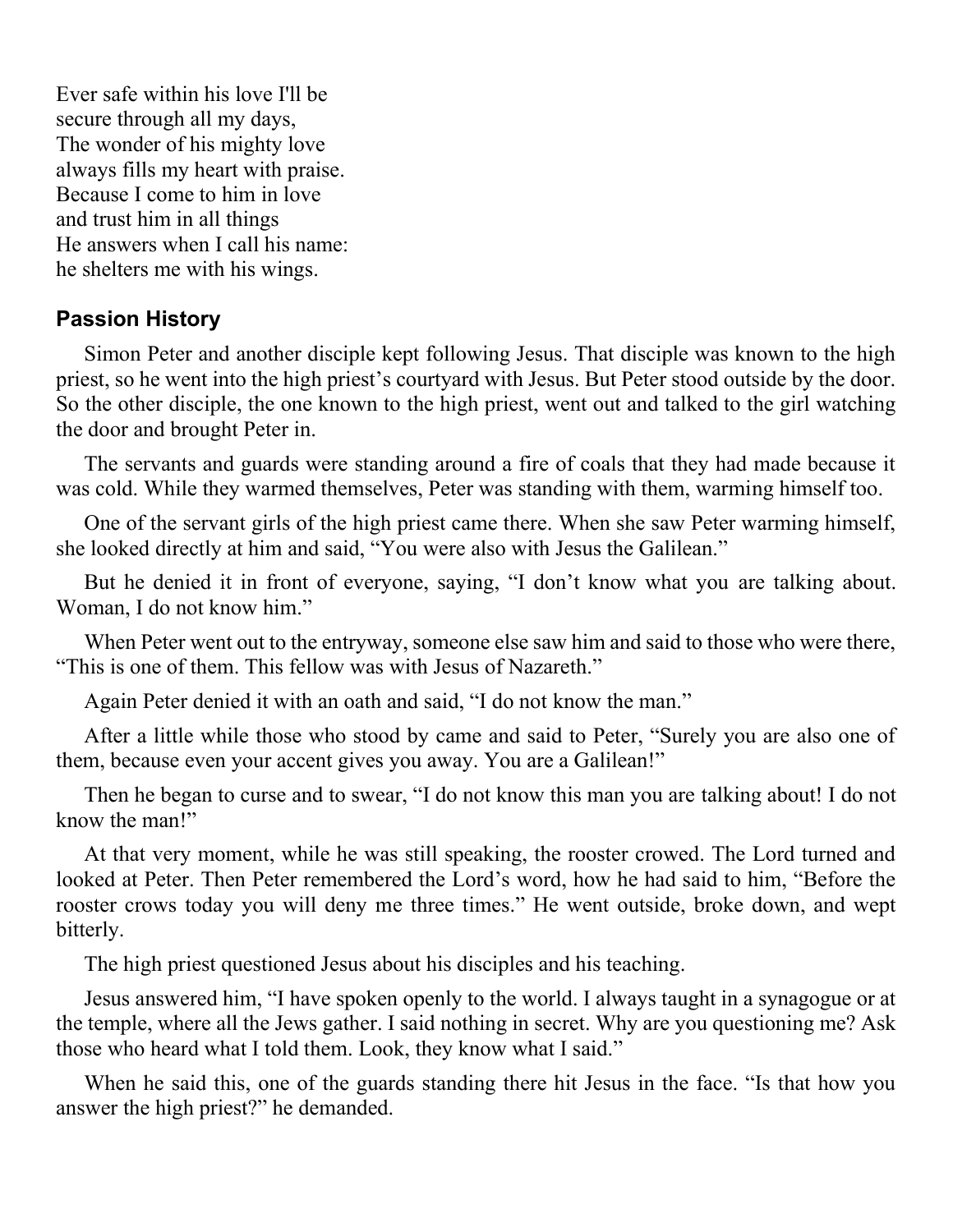"If I said something wrong," Jesus answered, "testify about what was wrong. But if I was right, why did you hit me?"

The chief priests and the whole Sanhedrin were looking for false testimony against Jesus so that they could put him to death. They found none, even though many false witnesses came forward. Finally two came forward and said, "This fellow said, 'I am able to destroy the temple of God and rebuild it in three days.'" Yet even on this point, their testimony did not agree.

The high priest stood up and said to him, "Have you no answer? What is this that these men are testifying against you?" But Jesus remained silent. Then the high priest said to him, "I place you under oath by the living God: Tell us if you are the Christ, the Son of God!"

Jesus said to him, "It is as you have said. But I tell you, soon you will see the Son of Man sitting at the right hand of power and coming on the clouds of heaven."

Then the high priest tore his robes and said, "He has spoken blasphemy! Why do we need any more witnesses? See, you have just heard the blasphemy! What do you think?"

They answered, "He is deserving of death!" Then some began to spit on him. They covered his face, struck him with their fists, and said, "Prophesy to us, Christ! Who hit you?" The guards also took him and beat him. And they went on saying many other blasphemous things against him.

As soon as it was day, the council of the elders of the people met together, both chief priests and experts in the law. They brought Jesus into their Sanhedrin and said, "If you are the Christ, tell us."

But he said to them, "If I tell you, you will not believe, and if I ask you, you will not answer me or release me. But from now on, the Son of Man will be seated at the right hand of the power of God."

They all said, "Are you then the Son of God?"

He said to them, "I am what you are saying."

Then they said, "Why do we need any more testimony? For we ourselves have heard it from his own mouth!" Then the chief priests with the elders and experts in the law, together with the whole Sanhedrin, reached a decision. They bound Jesus, led him away, and handed him over to Pontius Pilate, the governor.

Then when Judas, who had betrayed him, saw that Jesus was condemned, he felt remorse. He brought back the thirty pieces of silver to the chief priests and elders and said, "I have sinned by betraying innocent blood." But they said, "What is that to us? That's your problem."

He threw the pieces of silver into the temple and left. Then he went out and hanged himself. The chief priests took the pieces of silver and said, "It is not lawful to put these into the treasury, since it is blood money." They reached a decision to buy the potter's field with the money, as a burial place for foreigners. So that field has been called The Field of Blood to this day. Then what was spoken through Jeremiah the prophet was fulfilled:

They took the thirty pieces of silver, the price the sons of Israel had set for him, and they gave them for the potter's field, just as the Lord commanded me.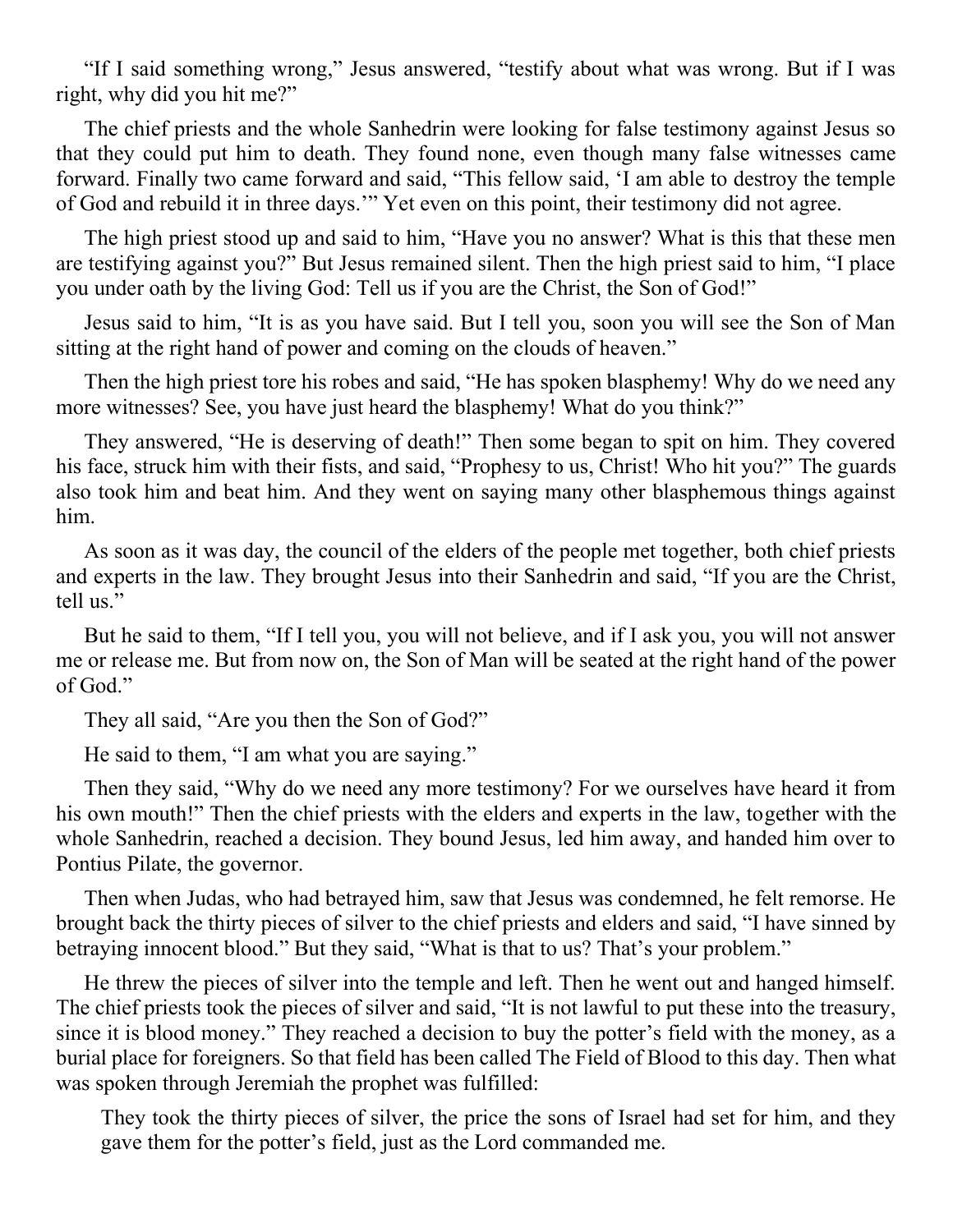Early in the morning, the Jews led Jesus from Caiaphas to the Praetorium. They did not enter the Praetorium themselves, so that they would not become ceremonially unclean. (They wanted to be able to eat the Passover meal.) So Pilate went out to them and said, "What charge do you bring against this man?"

They answered him, "If this man were not a criminal, we would not have handed him over to you."

Pilate told them, "Take him yourselves and judge him according to your law."

The Jews said, "It's not legal for us to put anyone to death." This happened so that the statement Jesus had spoken indicating what kind of death he was going to die would be fulfilled.

They began to accuse him, saying, "We found this fellow misleading our nation, forbidding the payment of taxes to Caesar, and saying that he himself is Christ, a king."

Pilate asked him, "Are you the King of the Jews?"

"It is as you say," Jesus replied.

The chief priests accused him of many things. When he was accused by the chief priests and elders, he answered nothing.

Pilate questioned him again, "Are you not going to answer anything? See how many charges they are bringing against you!"

But Jesus still did not answer anything, so Pilate was amazed.

Pilate went back into the Praetorium and summoned Jesus. He asked him, "Are you the King of the Jews?"

Jesus answered, "Are you saying this on your own, or did others tell you about me?"

Pilate answered, "Am I a Jew? Your own people and chief priests handed you over to me. What have you done?"

Jesus replied, "My kingdom is not of this world. If my kingdom were of this world, my servants would fight so that I would not be handed over to the Jews. But now my kingdom is not from here."

"You are a king then?" Pilate asked.

Jesus answered, "I am, as you say, a king. For this reason I was born, and for this reason I came into the world, to testify to the truth. Everyone who belongs to the truth listens to my voice."

"What is truth?" Pilate said to him.

After he said this, he went out again to the Jews and told them, "I find no basis for a charge against him."

But they kept insisting, "He stirs up the people, teaching all through Judea, beginning from Galilee all the way here."

When Pilate heard this, he asked if the man was a Galilean. When he learned that he was under Herod's jurisdiction, he sent him to Herod, who was also in Jerusalem during those days.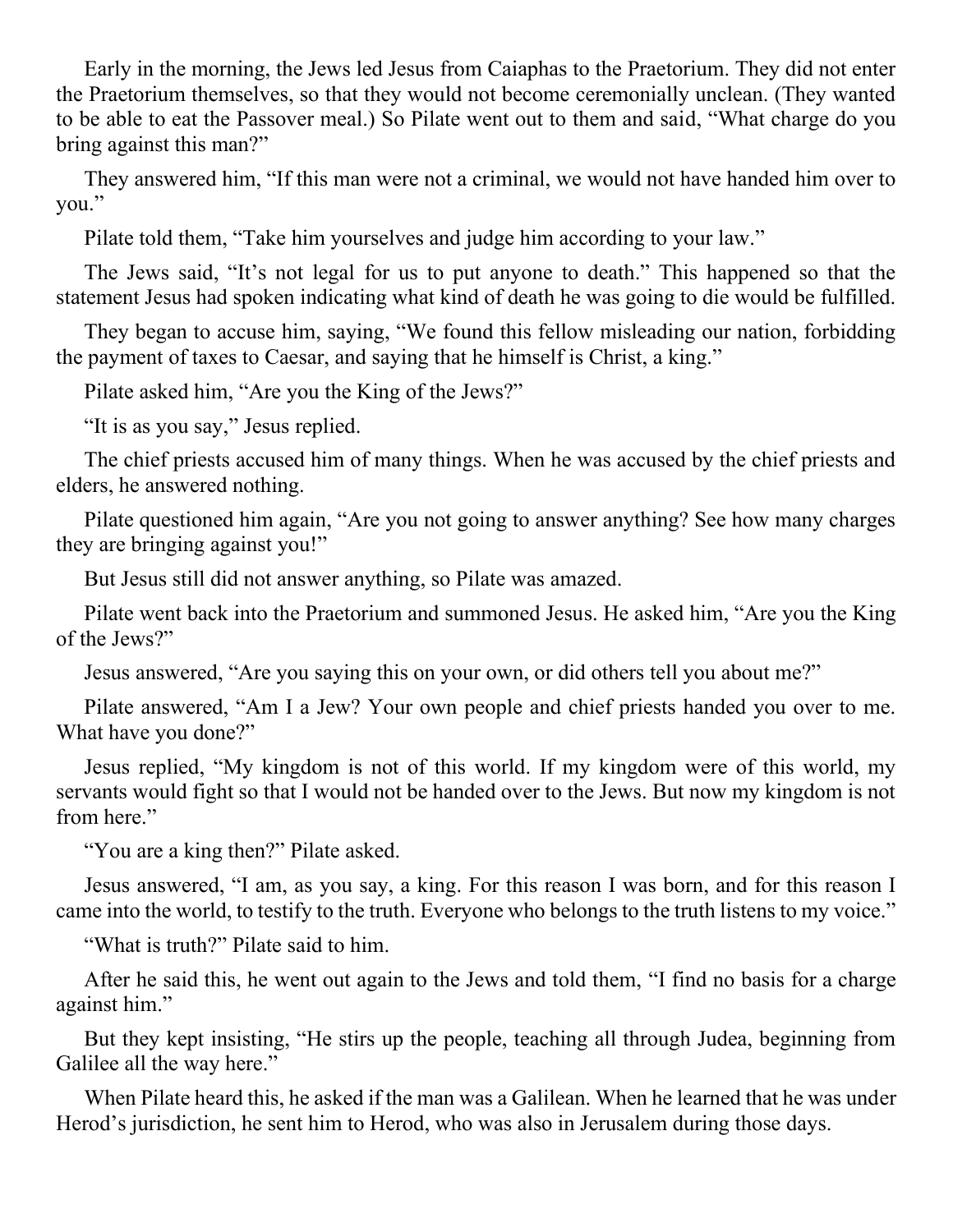When Herod saw Jesus, he was very glad. For a long time he had wanted to see him, because he had heard many things about him. He hoped to see some miracle performed by him. He questioned him with many words, but Jesus gave him no answer. The chief priests and the experts in the law stood there, vehemently accusing him. Herod, along with his soldiers, treated him with contempt and ridiculed him. Dressing him in bright clothing, Herod sent Jesus back to Pilate. Herod and Pilate became friends with each other on that day. Before this they had been enemies of each other.

Into your hands I commend my spirit. **Into your hands I commend my spirit.** 

You have redeemed me, O Lord God of truth. **Into your hands I commend my spirit.** 

Glory to the Father and to the  $+$  Son and to the Holy Spirit. **Into your hands I commend my spirit.**

# **Sermon - The Semblance of Legality Luke 22:66 Pastor Rau**

# **Offering**

## **Hymn: 408 He Stood before the Court**

- 1 He stood before the court on trial instead of us; he met its pow'r to hurt, condemned to face the cross our King, accused of treachery; our God, abused for blasphemy!
- 2 These are the crimes that tell the tale of human guilt; our sins, our death, our hell on these the case is built. To this world's pow'rs the Lord stays dumb. The guilt is ours, no answers come.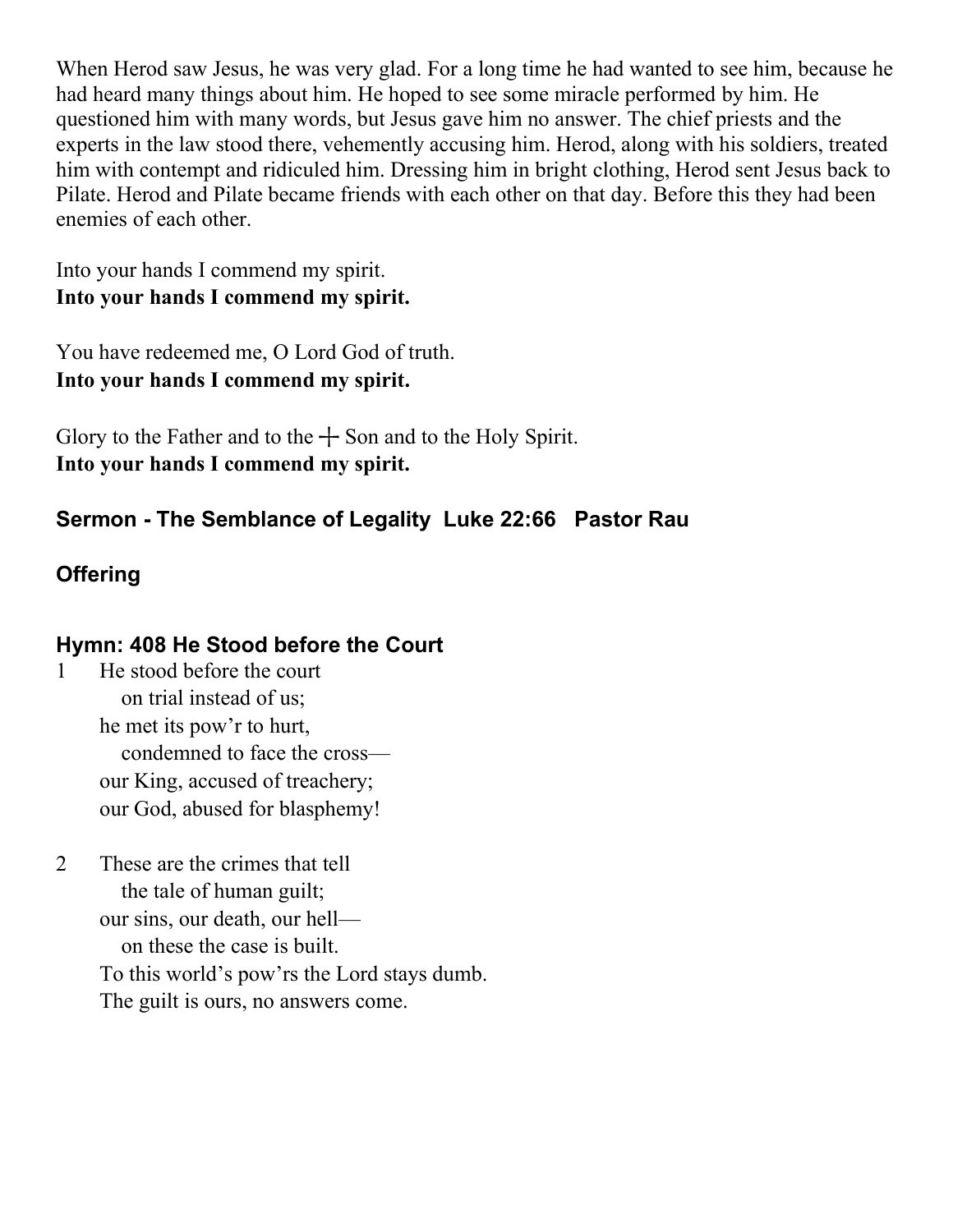3 The sentence must be passed, the unknown pris'ner killed; the price is paid at last, the law of God fulfilled. He takes our blame, and from that day th'‿accuser's claim is wiped away.

4 Shall we be judged and tried? In Christ our trial is done; we live, for he has died, our condemnation gone. In Christ are we both dead and raised, alive and free—his name be praised! Text: Christopher M. Idle, b. 1938, alt. Text: © 1982 The Jubilate Group, admin. Hope Publishing Co. Used by permission: OneLicense no. 703297

## **Prayer**

Hear my prayer, O Lord; **listen to my cry.** 

Keep me as the apple of your eye; **hide me in the shadow of your wings.** 

In righteousness I shall see you; **when I awake, your presence will give me joy.**

P: Be present, O merciful God, and protect us through the silent hours of this night, so that we who are wearied by the changes and chances of this fleeting world may rest in your eternal changelessness; through Jesus Christ our Lord. **Amen.**

## **Lord's Prayer** *(sing)*

**Our Father in heaven, hallowed be your name, your kingdom come, your will be done on earth as in heaven. Give us today our daily bread. Forgive us our sins, as we forgive those**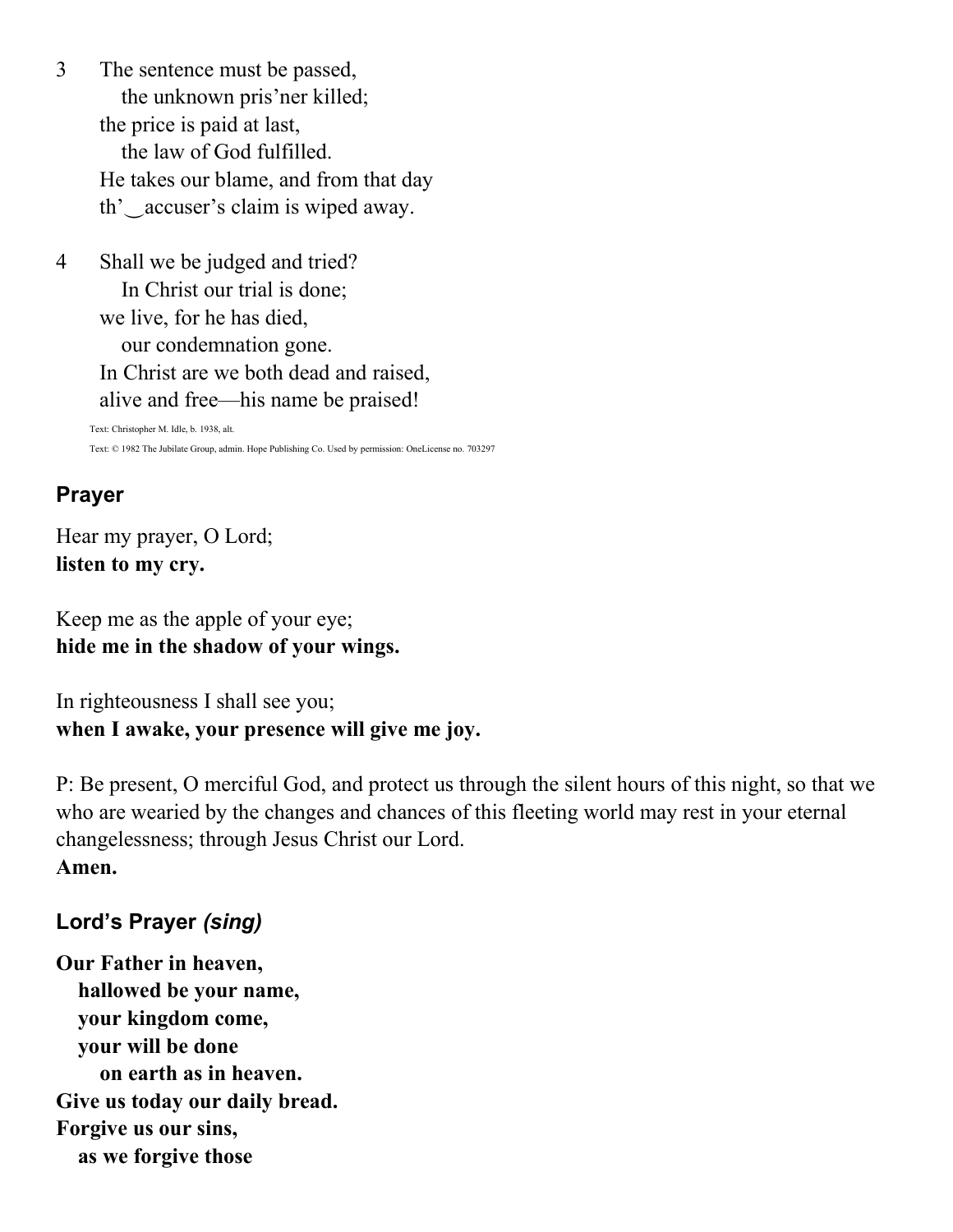**who sin against us. Lead us not into temptation, but deliver us from evil. For the kingdom, the power, and the glory are yours now and forever. Amen.**

#### **Hymn 525 The Lamb**

1 The Lamb, the Lamb, O Father, where's the sacrifice? Faith sees, believes God will provide the Lamb of price! (Refrain)

- Ref Worthy is the Lamb whose death makes me his own! The Lamb is reigning on his throne.
- 2 The Lamb, the Lamb, one perfect final offering. The Lamb, the Lamb, let earth join heav'n his praise to sing. (Refrain)

3 The Lamb, the Lamb, as wayward sheep their shepherd kill so still, his will, on our behalf the law to fill. (Refrain)

4 He sighs, he dies, he takes my sin and wretchedness. He lives, forgives, he gives me his own righteousness. (Refrain)

5 He rose, he rose, my heart with thanks now overflows. His song prolong till ev'ry heart to him belong. (Refrain)

Text: Gerald P. Coleman, b. 1953 Text: © 1987 MorningStar Music Publishers, Inc. Used by permission: OneLicense no. 703297